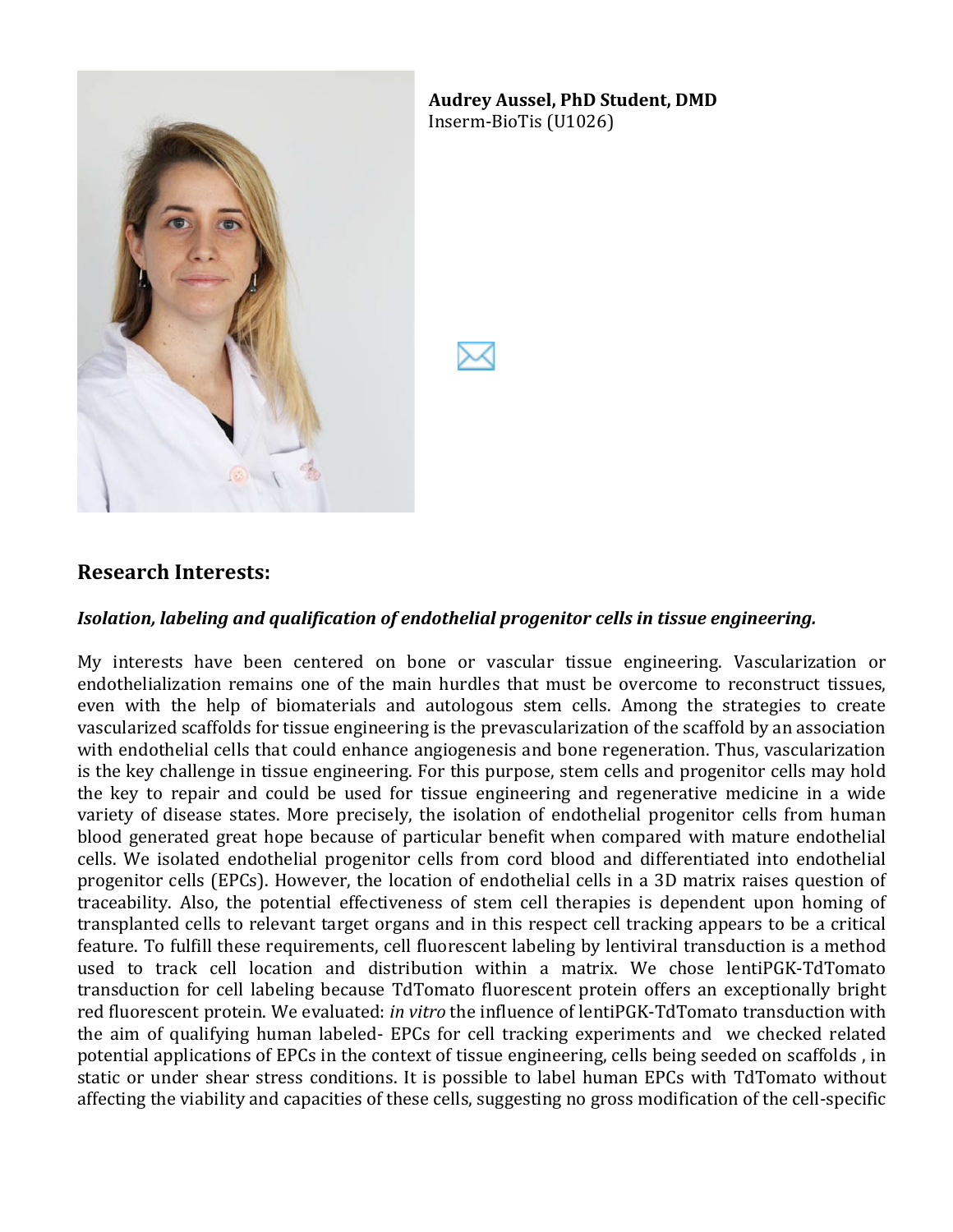properties, by, the, transduction, procedure. This, creates, an, important, tool, for, numerous, *in vitro* applications (1).



Microscopic appearance of the TdTomato-labeled EPCs, under static (A) and flow (B) conditions. Tubular 3D vascular prosthesis seeded with labeled EPCs (C).

#### *Development\*of\*coculture\*model\*to\*investigate\*osteoclast/endothelial\*cell\*communication.*

The critical role of vascularization in bone development, growth and repair has been well established. Bone is a living tissue mainly populated with osteoblastic cells, osteoclastic cells and endothelial cells. Their crosstalk is essential for bone homeostasis and to optimize bone regeneration after biomaterial implantation. *In vitro*, co-culture systems continue to increase our understanding of cellular communication. We developed *in vitro* co-culture system from human primary cells to investigate communication between osteoclast and endothelial cells. The challenge was to develop a co-culture medium without affecting the phenotype and capacities of these cells. Mononuclear cells were isolated from human umbilical cord blood. Osteoclast and Endothelial Progenitor Cells (EPCs) were obtained after differentiation. EPCs were used as endothelial cell model. Osteoclastic differentiation was characterized by TRAP staining and activity was assessed on calcium phosphate substrates. Osteoblast and EPC were characterized. In co-culture, EPCs and osteoclasts' phenotype and functional activity were maintained.



Osteoclasts characterization: TRAP staining (A) and actin ring (B) immunostaining EPCs characterization: vWF (C), CD31 (D), Ve-cadherin (E) immunostaining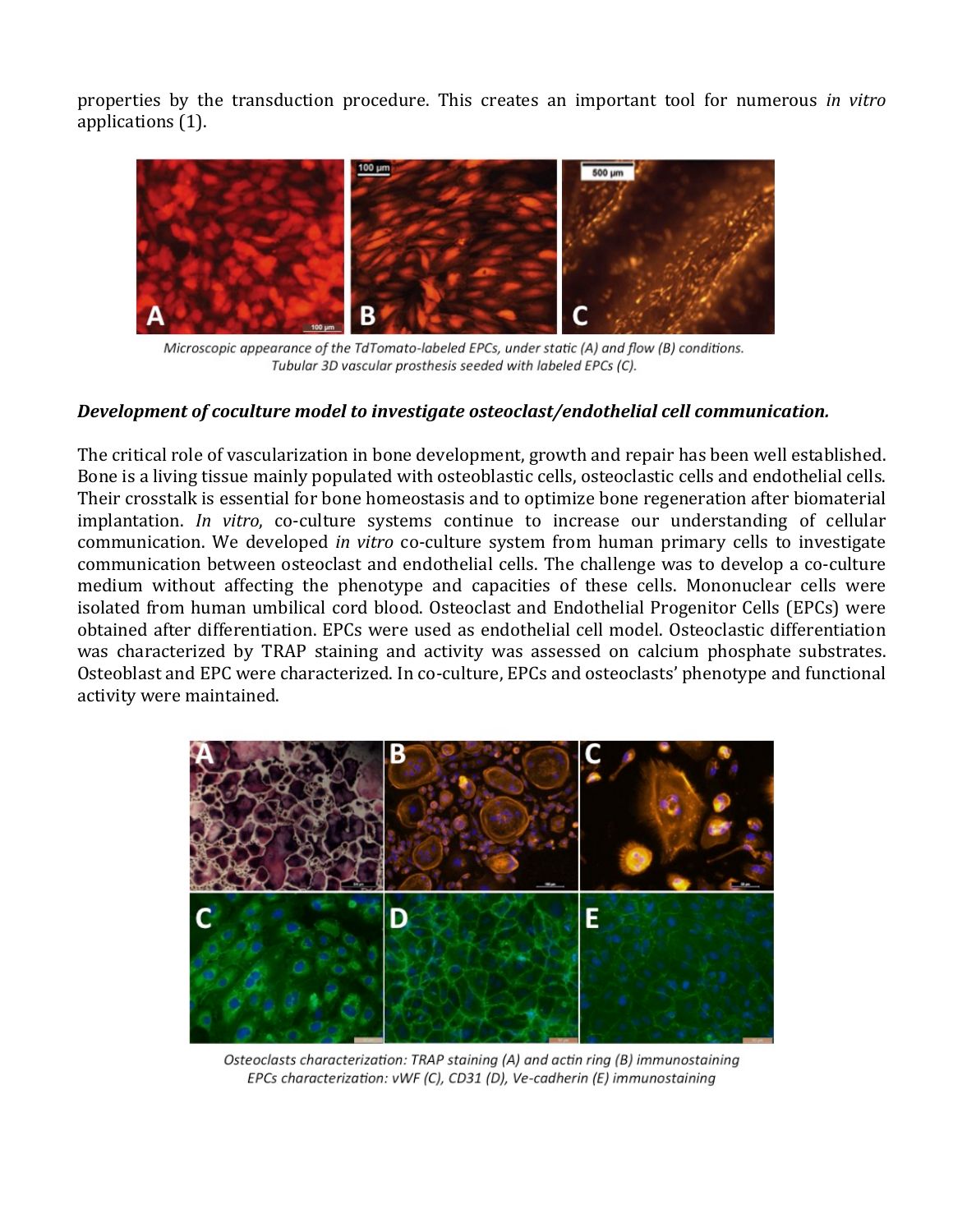#### *Development of a chitosan-based hydrogel small diameter vascular graft.*

Vascular, disease is the major cause of death in Western society. A common surgical treatment is to by pass, blocked, or, narrowed, artery, with, autologous, vessels. However, the, availability of, autologous, vessels is limited. Prosthetic grafts have been developed as alternatives. But, synthetic small diameter vascular grafts continue to disappoint because of thrombogenicity and the intimal hyperplasia. Consequently, there is strong clinical and societal demand for a novel biomaterial to produce small caliber, vessels, with, better, patency. We, hypothesized that chitosan, a natural biomaterial, could provide a novel biological scaffold for vascular graft development. Chitosans are biocompatible natural, polymers, investigated, for, a, wide, range, of, biomedical, applications, among, which, tissue, engineering. We developed chitosan-based hydrogel vascular grafts (in collaboration with the laboratory, IMP, in, Lyon). The mechanical properties were assessed by measuring burst pressure, suturability and young modulus.

We investigated their biocompatibility focused on hemocompatibility, a prerequisite and essential property for vascular engineering. *In vitro* studies established endothelial cell coverage of chitosan and, no, blood, component, activation. *In vivo* studies, showed, no, chronic, inflammation, in, rat, and, satisfactory, short-term, hemocompatibility, in sheep. Initial performance of a chitosan-based vascular graft is promising and future experiments will be undertaken to evaluate long-term patency.



Elaboration of chitosan-based vascular graft (A), colonized by EPC in vitro (B) and implanted as carotid artery interpositional graft in sheep (C)

# **Keywords/expertise:**

- Tissue-engineering
- Vascular graft
- Cardiovascular biology
- Endothelium
- Chitosan
- Human cell culture
- Cocultures
- Mechanical stimulation
- Histology
- Immunofluorescence

**Selected'publications:**

NB. Thébaud, A. Aussel, R. Siadous, J. Toutain, R. Bareille, A. Montembault, L. David, L. Bordenave. Labeling and qualification of endothelial progenitor cells for tracking in tissue engineering: An in vitro study". Int J Artif Organs 2015.